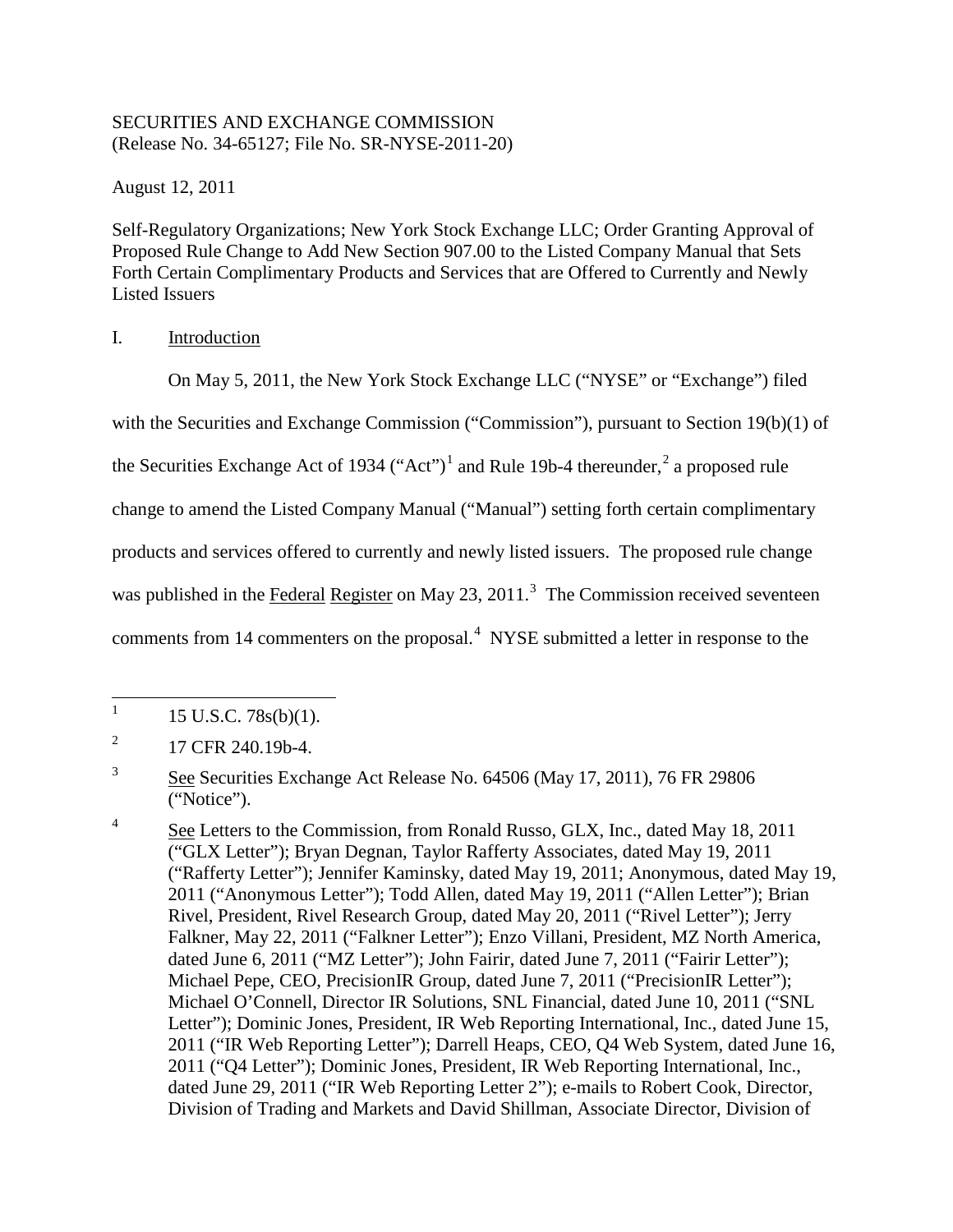comments.<sup>[5](#page-1-0)</sup> On July 5, 2011, the Commission extended the time period in which to either approve the proposed rule change, disapprove the proposed rule change, or institute proceedings to determine whether to disapprove the proposed rule change, to August 21, 2011. $^6$  $^6$  This order grants approval of the proposed rule change.

### II. Description of the Proposal

 $\overline{a}$ 

In its filing, NYSE is proposing to amend the Manual by adding a new Section 907.00 that sets forth a practice of offering certain complimentary products and services to currently and newly listed issuers. NYSE offers the complimentary products and services as described below to respond to competitive pressures in the market for listings to attract new listings and retain existing listings.<sup>[7](#page-1-2)</sup> These products and services are developed or delivered by NYSE or by a third-party for use by NYSE listed companies. Some of these products are commercially available by such third-party vendors. According to NYSE, all listed issuers receive the same complimentary products and services through the NYSE Market Access Center, while certain tiers of listed issuers receive additional products and services. As discussed in more detail below, the additional services an issuer receives is based, for currently listed issuers, on total

Trading and Markets, from Patrick Healy, CEO, Issuer Advisory Group, LLC, dated June 26, 2011 and June 28, 2011 (both e-mails indicating that the Issuer Advisory Group would be filing a comment letter to the proposed rule change); and letter from Patrick Healy, CEO, Issuer Advisory Group, LLC, dated June 30, 2011 ("Issuer Advisory Letter").

<span id="page-1-0"></span><sup>5</sup> See Letter to Elizabeth M. Murphy, Secretary, Commission, from Janet L. McGinness, Senior Vice President – Legal and Corporate Secretary, NYSE, dated June 27, 2011 ("NYSE Response Letter"). NYSE's Response Letter is in response to those comments submitted prior to June 27, 2011. See note 4, supra for a list of those letters.

<span id="page-1-1"></span><sup>6</sup> See Securities Exchange Act Release No. 64809 (July 5, 2011), 76 FR 40758 (July 11, 2011).

<span id="page-1-2"></span><sup>7</sup> See email from Theodore Lazo, General Counsel, NYSE to Sharon Lawson, Senior Special Counsel, Division of Trading and Markets and Arisa Tinaves, Special Counsel, Division of Trading and Markets on August 2, 2011.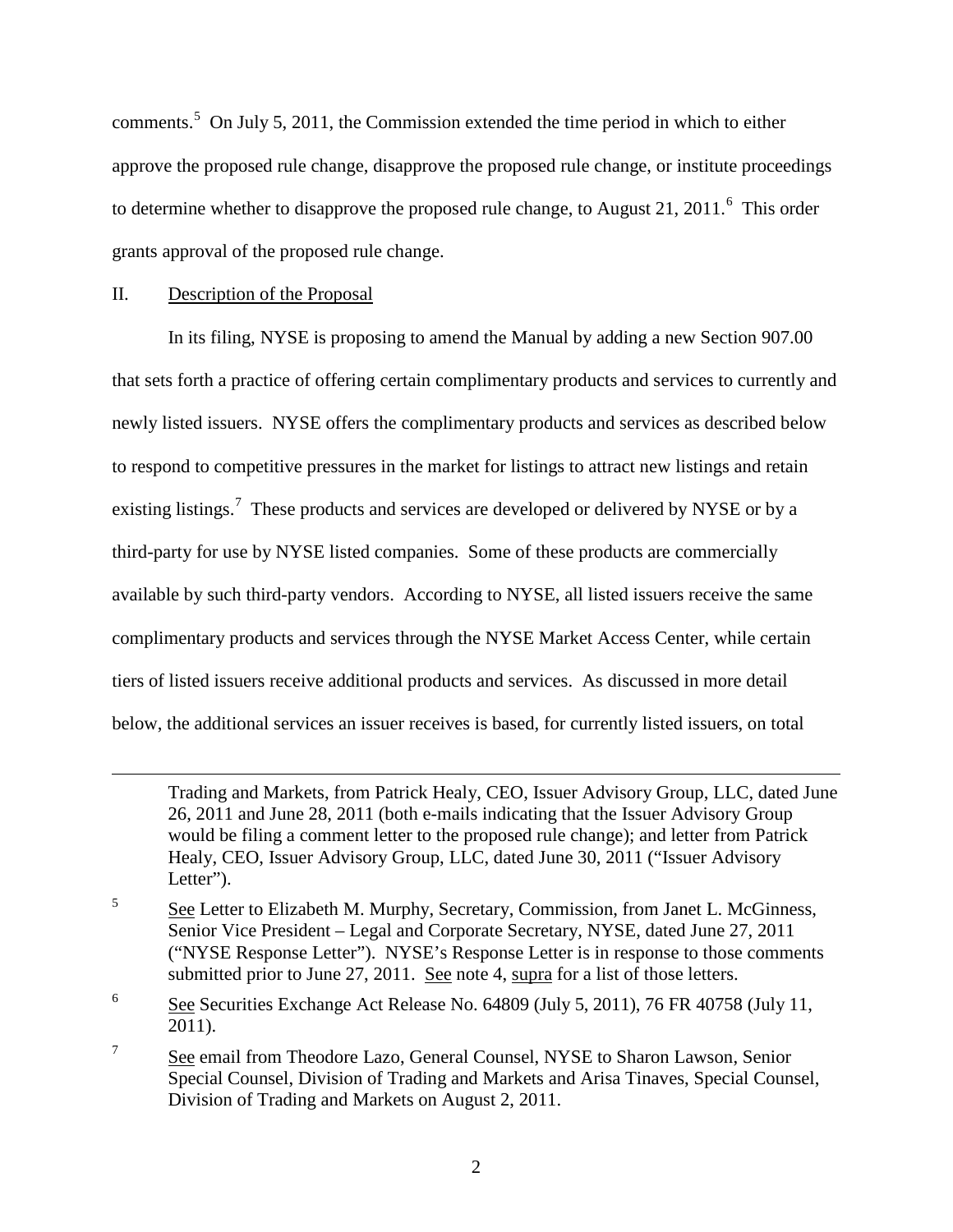shares of common stock or American Depository Receipts ("ADRs") issued and outstanding and, for newly listed issuers, on total global market value based on a public offering price.

## A. NYSE Market Access Center

NYSE developed a market information analytics platform that is available for free to all NYSE listed issuers, called the NYSE Market Access Center. In the rule filing, NYSE states that the NYSE's Market Access Center was created to "provide issuers with better market insight and information across all exchange and trading venues." [8](#page-2-0) The NYSE Market Access Center includes products and services that were either a) developed by NYSE using proprietary data and/or intellectual property or b) built by a third-party expressly for NYSE-listed companies. According to NYSE, within this platform, all issuers have access to tools and information related to market intelligence, education, investor outreach, media visibility, corporate governance, and advocacy initiatives.<sup>[9](#page-2-1)</sup> Additionally, the NYSE Market Access Center provides all issuers with access to discounted products and services from the same third-party vendors. All issuers listed on the Exchange have access to the NYSE Market Access Center on the same basis. At the time of its filing with the Commission, NYSE noted that the products and services currently available through the NYSE Market Access Center have a commercial value of approximately \$50,000 annually.<sup>[10](#page-2-2)</sup>

# B. Tiered Products and Services Offered to Certain Companies

 In addition to the NYSE Market Access Center, NYSE offers products and services to certain currently listed and newly listed issuers on a tiered basis. Currently listed issuers are

<span id="page-2-0"></span> 8 See Notice, supra note 3.

<span id="page-2-1"></span><sup>9</sup> In the Notice, the Exchange provided examples of the products and services offered by the NYSE Market Access Center and noted that a description of all offerings is available on the Exchange's website. See Notice, supra note 3.

<span id="page-2-2"></span><sup>&</sup>lt;sup>10</sup> See supra note 7.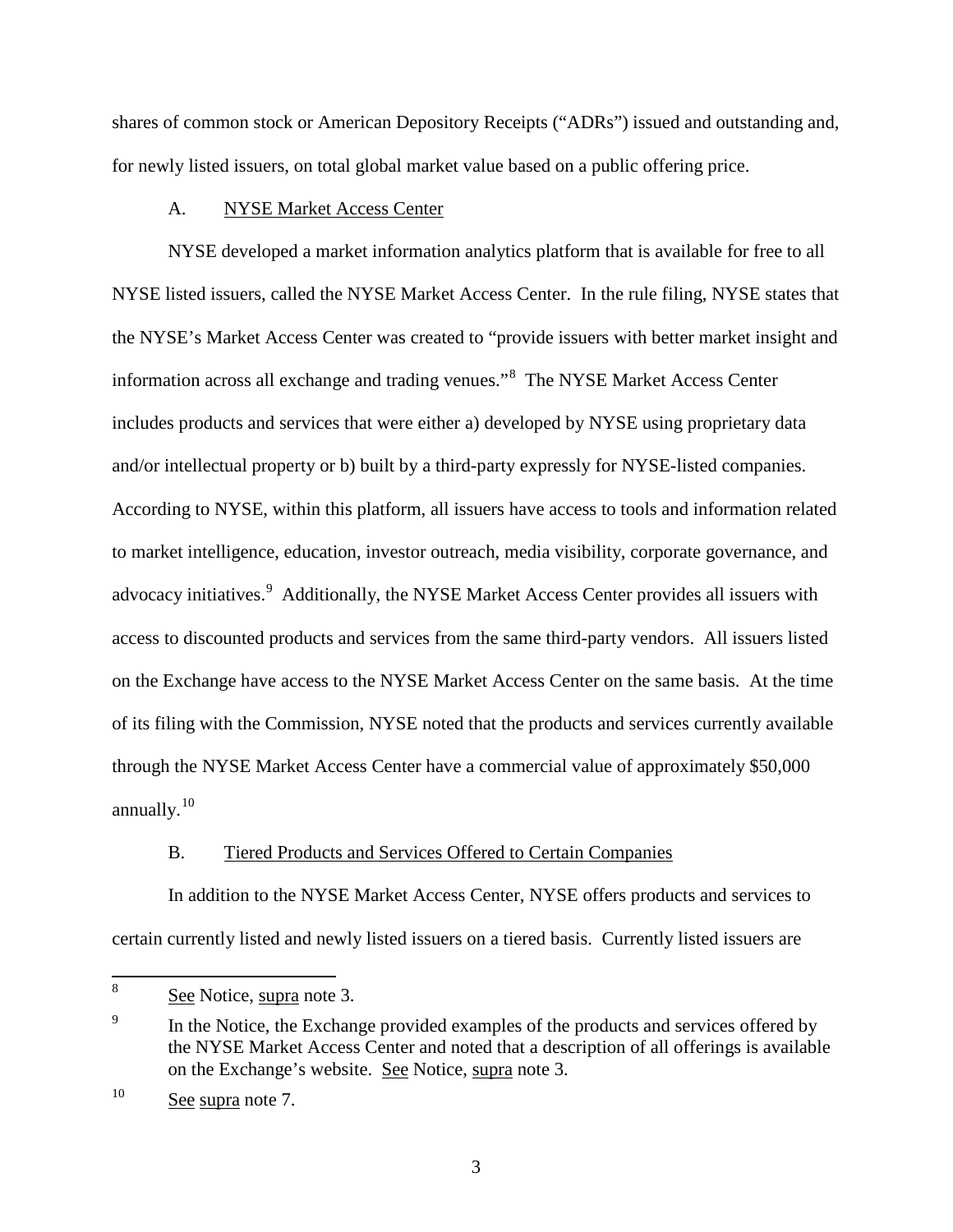categorized into two tiers, Tier One and Tier Two. Under NYSE's proposal, Tier One issuers are U.S. issuers that have 270 million or more total shares of common stock issued and outstanding in all share classes, including and in addition to Treasury shares, and Foreign Private Issuers that have 270 million or more in ADRs issued and outstanding, each calculated annually as of December 31 of the preceding year.<sup>11</sup> Tier Two issuers are categorized as those U.S. issuers that have 160 million to 269,999,999 total shares of common stock issued and outstanding in all share classes, including and in addition to Treasury shares, and Foreign Private Issuers that have 160 million to 269,999,999 in ADRs issued and outstanding, each calculated annually as of December 31 of the preceding year.<sup>[12](#page-3-1)</sup> In addition to the NYSE Market Access Center products and services, Tier One issuers receive market surveillance products and services, which NYSE states have a commercial value of \$45,000 annually, and web-hosting products and services, which NYSE states have a commercial value of approximately \$12,000 to \$16,000 annually. Tier Two issuers can choose to receive either web-hosting products and services at the values noted above, or market analytics products and services, with a commercial value according to NYSE of \$20,000 annually.

Newly listed issuers similarly are categorized into two tiers, Tier A and Tier B.<sup>[13](#page-3-2)</sup> Tier A includes issuers with a global market value of \$400 million or more based on the public offering

<span id="page-3-0"></span> $11$ All share classes issued include, for example, where a company has two classes of common stock, such as Class A and Class B common shares.

<span id="page-3-1"></span><sup>&</sup>lt;sup>12</sup> See Notice, supra note 3.

<span id="page-3-2"></span><sup>&</sup>lt;sup>13</sup> "Newly listed issuers" means U.S. issuers conducting an initial public offering ("IPO"), issuers emerging from bankruptcy, spinoffs (where a company lists new shares in the absence of a public offering), and carve-outs (where a company carves out a business line or division, which then conducts a separate IPO). Newly listed issuers do not include issuers that transfer their listings from another national securities exchange; rather, transferring issuers are eligible for the services available to currently listed issuers. See proposed Rule 907.00 in the Manual.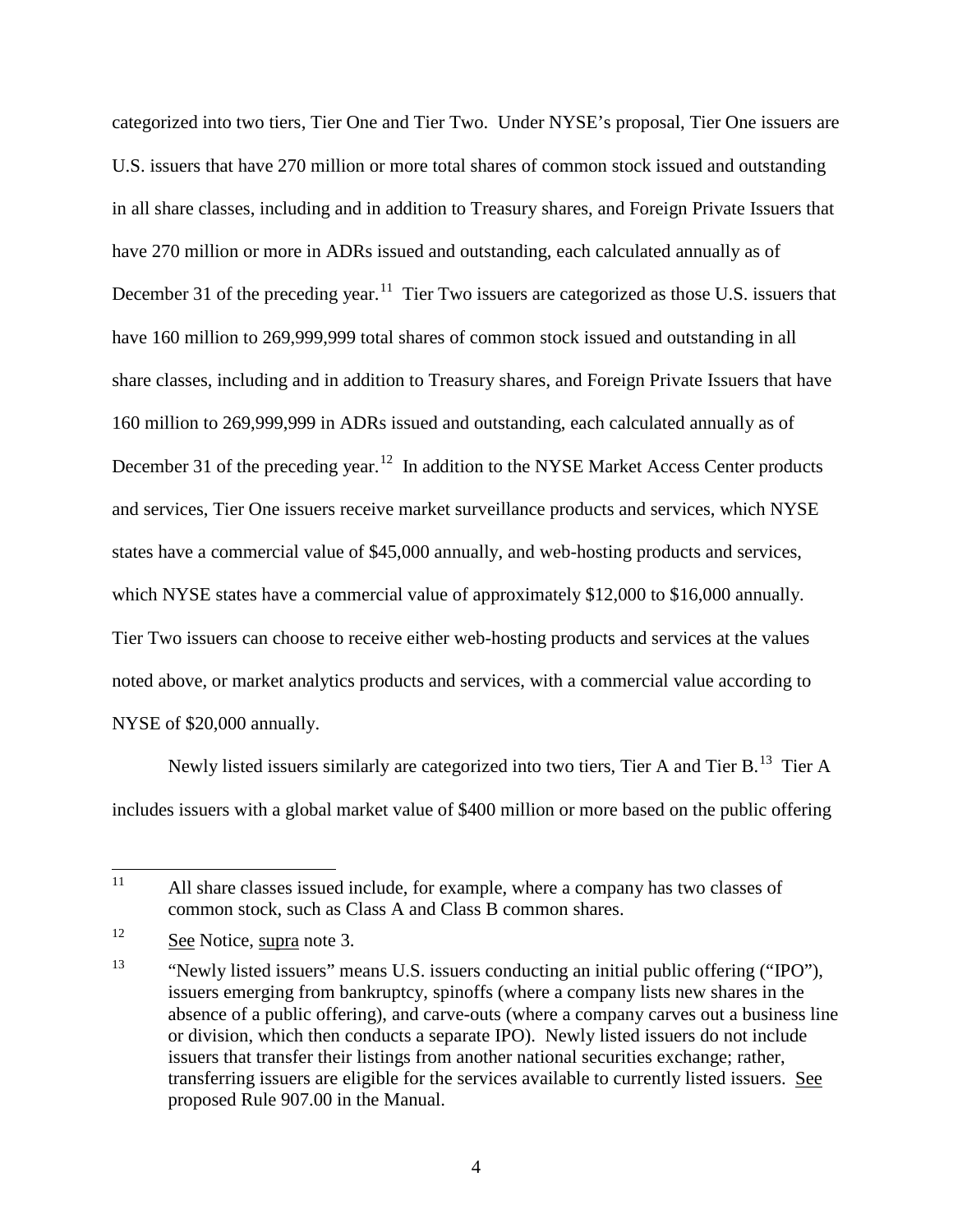price. Tier B includes issuers with a global market value of less than \$400 million based on the public offering price. In addition to the NYSE Market Access Center products and services, Tier A issuers receive either market surveillance products and services for a period of 12 calendar months from the date of listing or market analytics products and services for a period of 24 calendar months from the date of listing, at the issuer's election. The commercial value for these services is the same as those described above for Tier One or Tier Two issuers. Additionally, Tier A companies receive web-hosting, the value of which is noted above, and news distribution products and services, with a commercial value of \$10,000 annually, for a period of 24 calendar months from the date of listing. Tier B companies receive web-hosting and news distribution products and services for a period of 24 calendar months from the date of listing. At the expiration of the 24-month period, Tier A or Tier B issuers that meet the qualifications of Tier One or Tier Two based on total shares or total ADRs issued and outstanding receive either Tier One or Tier Two products and services.<sup>[14](#page-4-0)</sup>

#### III. Summary of Comments and NYSE Response to Comments

Fourteen commenters raised objections to the proposal.<sup>15</sup> Generally, commenters expressed concern that the NYSE's practice of offering complimentary services harms competing suppliers of those services or adversely affects competition in affected markets.<sup>[16](#page-4-2)</sup> Specifically, several commenters expressed concern about adverse effects arising from the "strategic partnership" with Thomson-Reuters and Ipreo. The concern is that offering complimentary

<span id="page-4-0"></span> $14$ The Exchange provided a description of all products and services offered to the Tiers. See Notice, supra note 3.

<span id="page-4-1"></span><sup>&</sup>lt;sup>15</sup> See supra note 4.

<span id="page-4-2"></span><sup>&</sup>lt;sup>16</sup> See Rafferty Letter, Allen Letter, Rivel Letter, Falkner Letter, MZ Letter, Fairir Letter, PrecisionIR Letter, SNL Letter, and IR Web Reporting Letter. See also, Issuer Advisory Letter (stating that the proposed rule change restricts competition for listings).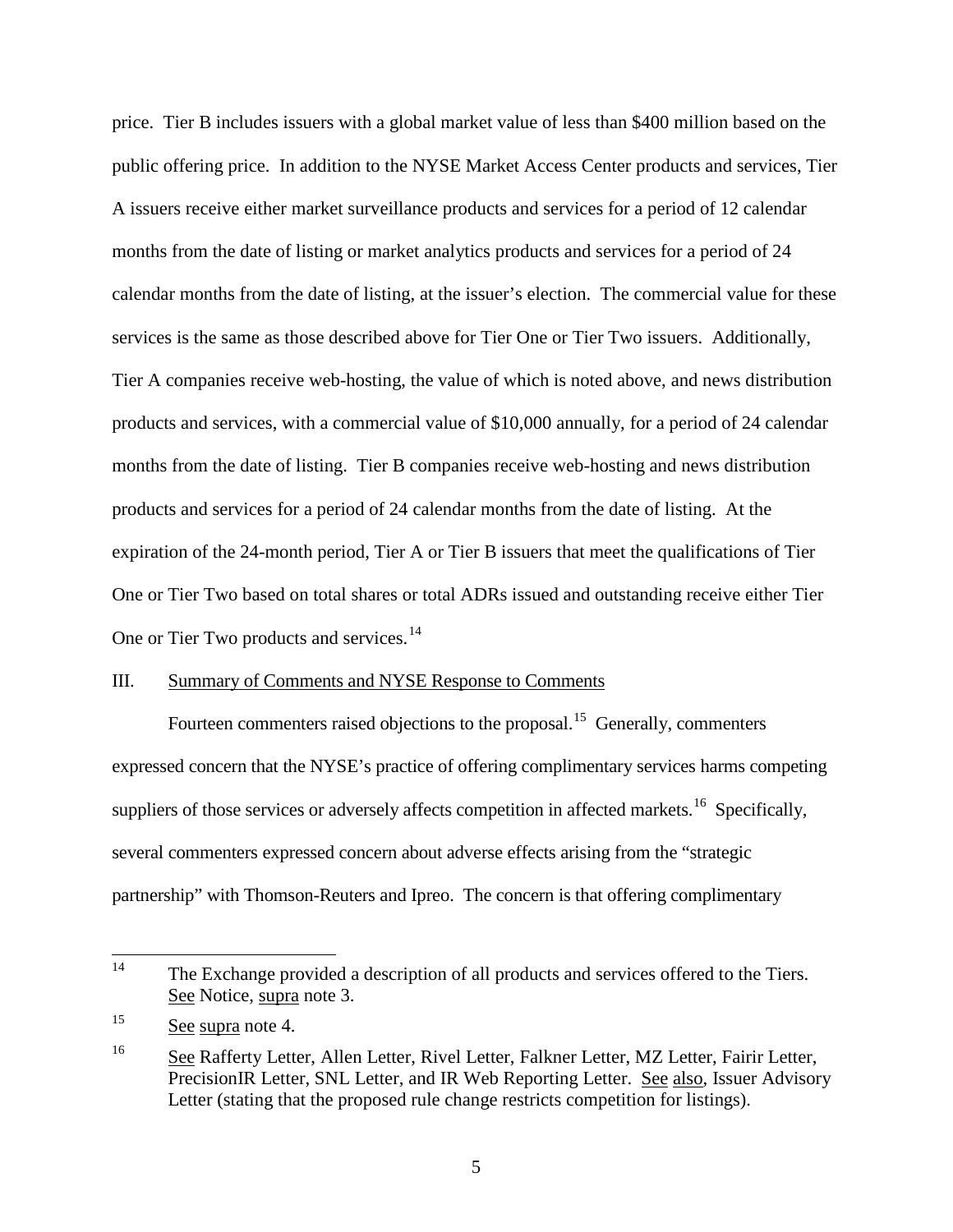services disadvantages smaller businesses providing investor relations services.<sup>17</sup> One commenter noted that the NYSE's complimentary offering of these services makes it "too difficult to compete" with Thomson-Reuters and Ipreo."[18](#page-5-1) Commenters also believed that the proposal, by endorsing certain vendors, would discourage new vendors from entering markets for vendor services or stifle innovation.<sup>[19](#page-5-2)</sup>

Commenters believed that the proposal would require issuers to use the specific vendor offered by NYSE or create the impression that listed companies must use the preferred vendor.<sup>20</sup> Additionally, three commenters believed that although issuers are not required to use the services and providers offered by NYSE, providers of competing products are still disadvantaged because they would have to convince issuers to pay for a similar service that the issuers are able to receive for no cost from the Exchange.<sup>[21](#page-5-4)</sup> However, one vendor who commented stated that in the last several months, its service has replaced an NYSE complimentary service, specifically web-hosting, for a number of NYSE issuers.<sup>[22](#page-5-5)</sup> Additionally, another commenter stated that numerous issuers

<span id="page-5-4"></span> $21$  See Fairir Letter, Precision IR Letter, and IR Web Reporting Letter.

<span id="page-5-0"></span><sup>17</sup> See Allen Letter, Falkner Letter, Fairir Letter, and Rivel Letter. See also, Anonymous Letter (noting that there are already obstacles for smaller businesses).

<span id="page-5-1"></span><sup>&</sup>lt;sup>18</sup> See Fairir Letter (arguing that NYSE is trying to justify its high listing cost).

<span id="page-5-2"></span><sup>&</sup>lt;sup>19</sup> See GLX Letter, MZ Letter, Fairir Letter, PrecisionIR Letter, IR Web Reporting Letter, and Q4 Letter. See also, Falkner Letter (noting the smaller providers provide innovative and often times better value).

<span id="page-5-3"></span><sup>&</sup>lt;sup>20</sup> See Rafferty Letter, Rivel Letter, Fairir Letter, PrecisionIR Letter, and IR Web Reporting Letter. See also, SNL Letter (noting that the proposal could reasonably be viewed as an endorsement by the NYSE and Commission of specific vendors) and IR Web Reporting Letter 2 (noting that issuers may conclude that certain vendors will enable issuers to comply with the Exchange's listing requirement given the NYSE's endorsement).

<span id="page-5-5"></span> $22$  See Q4 Letter.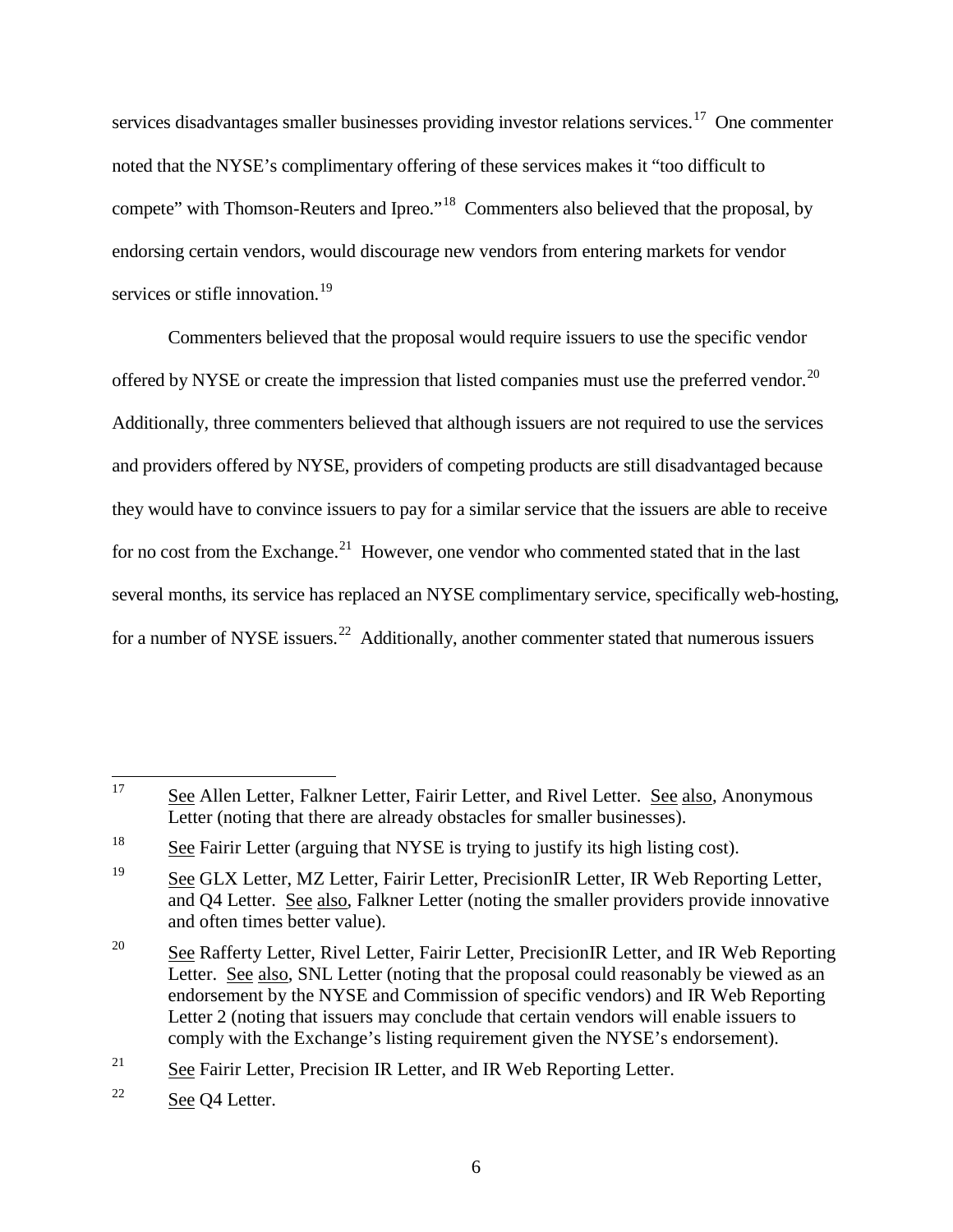have continued to use their existing preferred service providers at an additional cost to the issuers, instead of taking advantage of the complimentary products and services provided by NYSE.<sup>[23](#page-6-0)</sup>

Four commenters suggested that instead of offering complimentary products and services of certain vendors, NYSE should instead offer issuers a subsidy or credit, which would allow them to use any service provider.<sup>[24](#page-6-1)</sup> One commenter argued that such credit would benefit the Exchange by allowing it to continue to provide such products and services to issuers, but through a vendor of the issuers' own choosing.<sup>[25](#page-6-2)</sup> This commenter believed that such an approach would ultimately benefit competition by leveling the playing field and allowing all vendors, both large and small to compete. $26$ 

Another commenter recommended disapproving the proposed rule change and having the exchanges consider free listings or alternatively, having the Commission require increased disclosure regarding listing benefit packages provided to issuers, which would address transparency concerns.<sup>[27](#page-6-4)</sup> Additionally, the commenter suggested that the Commission appoint an independent task force comprised of issuers to recommend a model that would permit the exchanges to provide services while not limiting value-added service offerings.<sup>[28](#page-6-5)</sup> The commenter argued that NYSE's proposal would result in the equivalent of a maximum service cap and that the

<span id="page-6-5"></span>28 Id.

<span id="page-6-0"></span><sup>23</sup> See Issuer Advisory Letter.

<span id="page-6-1"></span> $24$  See MZ Letter, Fairir Letter, IR Web Reporting Letter, Q4 Letter, and IR Web Reporting Letter 2. See also, Issuer Advisory Letter (noting that the NYSE's proposal restricts issuers by forcing them to select from a narrow list of providers).

<span id="page-6-2"></span><sup>&</sup>lt;sup>25</sup> See MZ Letter. See also, IR Web Reporting Letter (noting that a subsidy or credit would serve the NYSE's objective of attracting listings).

<span id="page-6-3"></span><sup>&</sup>lt;sup>26</sup> See MZ Letter.

<span id="page-6-4"></span><sup>27</sup> See Issuer Advisory Letter.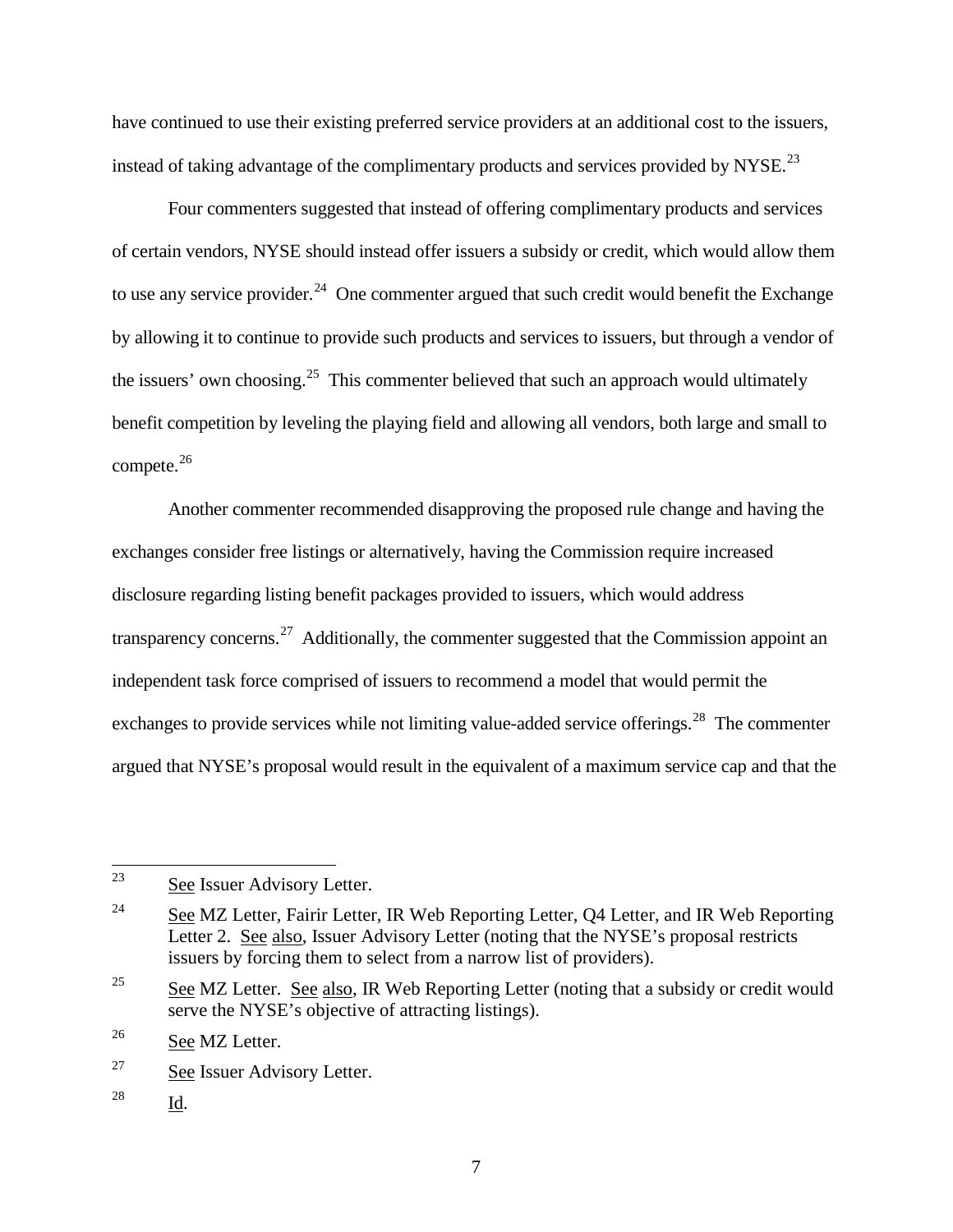Commission's approval of the proposal will be used by the Exchange as a justification for limiting their service offerings.<sup>[29](#page-7-0)</sup>

One commenter noted that the proposal is not clear on the fee arrangements between the Exchange and the product and service vendors and questioned whether issuers pay for services over and above the services provided by NYSE and if the vendors share revenues with the Exchange or if the services are competitively priced.<sup>30</sup> The commenter also asked if NYSE receives payment from its preferred providers.<sup>[31](#page-7-2)</sup>

Lastly, this commenter raised the issue of whether a for-profit exchange should be in the investor relations services business at all.<sup>[32](#page-7-3)</sup> According to the commenter, there is a conflict of interest between the exchange's role as a service provider or endorser of service providers and its role as a self-regulatory organization that sets and enforces disclosure requirements for its listed companies. [33](#page-7-4)

In the NYSE Response Letter, NYSE responded to the issues raised by the commenters.<sup>[34](#page-7-5)</sup> The NYSE Response Letter clarified that no issuer is forced or required to utilize the complimentary products or services as a condition of listing and consequently, can continue to use alternative products and services of their choice. $35$ 

Further, the Exchange represented that it provides the third-party products and services to listed companies through non-exclusive arrangements with vendors. Accordingly, the Exchange is

<span id="page-7-0"></span>29 Id.

<span id="page-7-2"></span>31 Id.

<span id="page-7-3"></span> $^{32}$  Id.

<span id="page-7-4"></span>33 Id.

<span id="page-7-1"></span> $30$  See IR Web Reporting Letter.

<span id="page-7-5"></span> $34$  See supra note 5.

<span id="page-7-6"></span><sup>&</sup>lt;sup>35</sup> See NYSE Response Letter.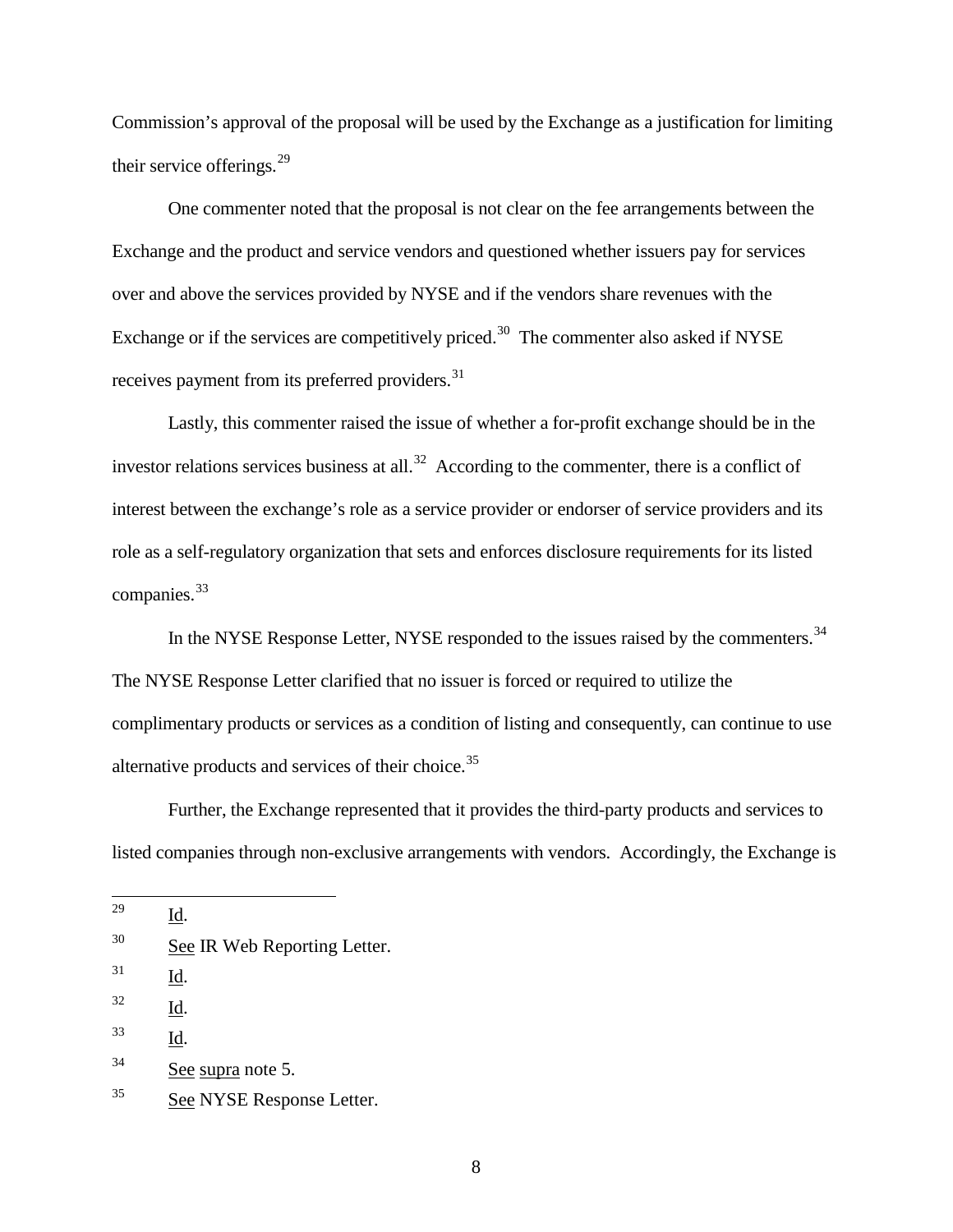willing to consider entering into such arrangements with other third-party vendors that provide "high-quality" products and services. NYSE further stated that it does not endorse, nor require the use of, any particular vendor or any particular products and services.<sup>[36](#page-8-0)</sup>

In response to the NYSE Response Letter, one commenter questioned the Exchange's willingness to enter into arrangements with other third-party vendors, stating that upon performing its own research, the commenter was unable to "find any information provided by NYSE outlining the process that vendors must follow to have their services added or reviewed."<sup>37</sup> Further, the commenter questioned whether the Exchange's current vendor that offers web-hosting and wire services is of "high quality", asserting that the vendor lacked distribution to a popular website for investors to which all of its competitors provide distribution services.<sup>[38](#page-8-2)</sup>

Finally, in response to the conflict of interest issue that was raised, the Exchange disagreed that there is any conflict of interest with respect to its offerings of products and services because such product and services are offered on a complimentary basis and the arrangements with the vendors are non-exclusive. NYSE also reiterated that issuers are not required to accept or use the products or services to satisfy their obligations under the Exchange's listing standards.<sup>[39](#page-8-3)</sup>

### IV. Discussion and Commission's Findings

The Commission has carefully reviewed the proposed rule change and finds that it is consistent with the requirements of Section 6 of the Act.<sup>[40](#page-8-4)</sup> Specifically, the Commission finds that

<span id="page-8-0"></span>36 Id.

<span id="page-8-2"></span>38 Id.

<span id="page-8-3"></span><sup>39</sup> See NYSE Response Letter.

<span id="page-8-1"></span> $37$  See IR Web Reporting Letter 2.

<span id="page-8-4"></span><sup>&</sup>lt;sup>40</sup> 15 U.S.C. 78f. In approving this proposed rule change, the Commission has considered the proposed rule's impact on efficiency, competition, and capital formation. See 15 U.S.C. 78c(f).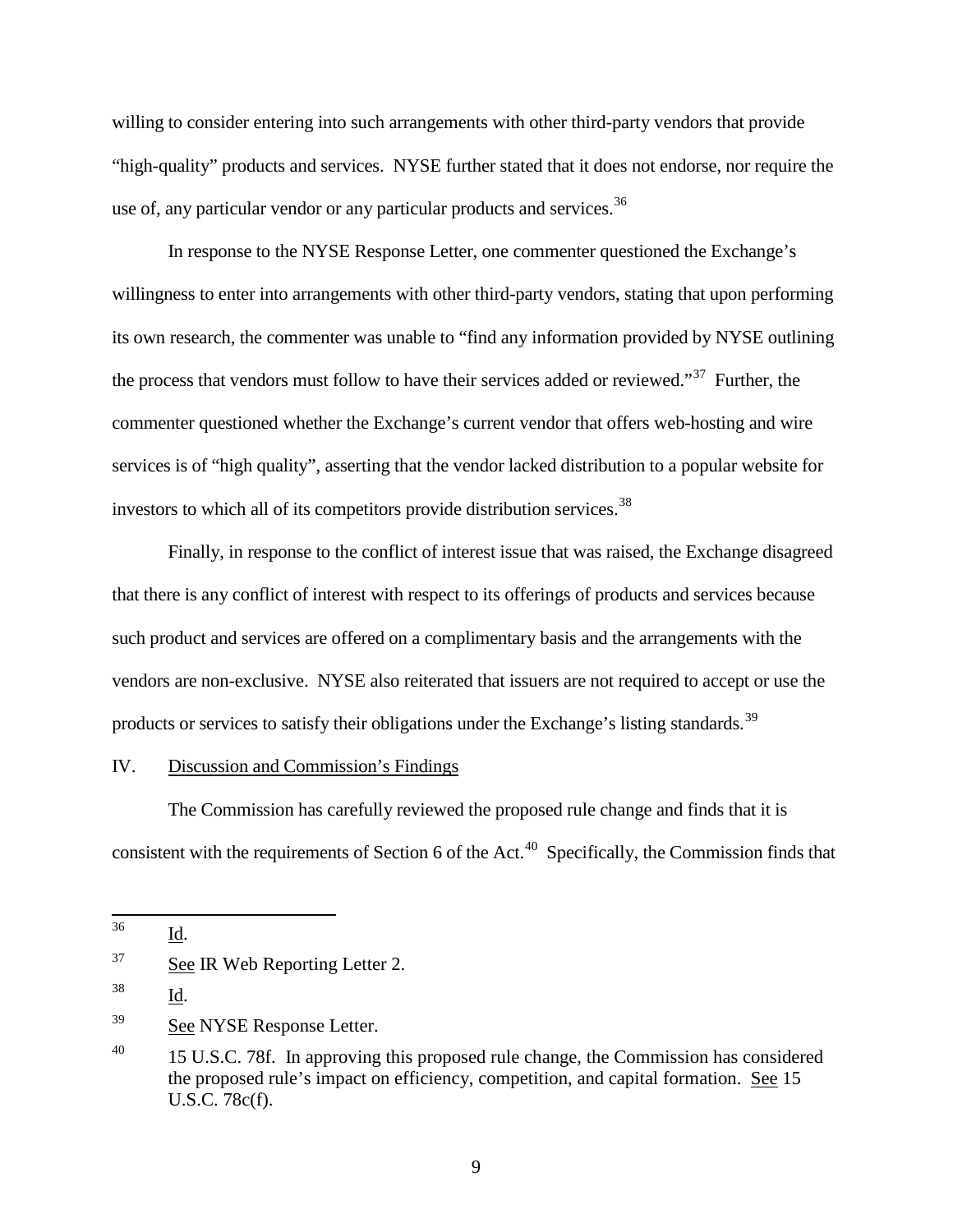the proposal is consistent with Sections  $6(b)(4)$ ,  $4 \cdot 6(b)(5)$ ,  $4 \cdot 2$  and  $6(b)(8)$  $4 \cdot 3$  in that the proposal is designed to provide for the equitable allocation of reasonable dues, fees, and other charges among exchange members and issuers and other persons using its facilities and among other things, that the Exchange's rule is designed to promote just and equitable principles of trade, and is not designed to permit unfair discrimination between issuers, and that the rules of the Exchange do not impose any burden on competition not necessary or appropriate in furtherance of the purposes of the Act.

The Commission believes that the proposed rule change, which would permit the NYSE to provide complimentary products and services to all listed companies and additional products and services to certain companies based on (i) total shares or total ADRs issued and outstanding for currently listed issuers or (ii) global market value based on a public offering price for newly listed issuers, is appropriate and consistent with the Act. The Commission also believes that by describing in the Manual the products and services available to issuers and the values of the products and services, the Exchange is adding greater transparency to its rules and the fees applicable to issuers.

The Commission notes that the NYSE has represented that the various tiers are designed so that qualifying issuers with increased trading volumes and market activity have enhanced access to products and services that the listed companies would use in the absence of the complimentary services arrangement. The NYSE has further represented that all issuers receive some level of free services and that the requirements to qualify for a higher level of free services and products are transparent and set forth clearly in the language being adopted in new Section

<span id="page-9-0"></span><sup>41</sup> 41 15 U.S.C. 78f(b)(4).

<span id="page-9-1"></span> $^{42}$  15 U.S.C. 78f(b)(5).

<span id="page-9-2"></span> $^{43}$  15 U.S.C. 78f(b)(8).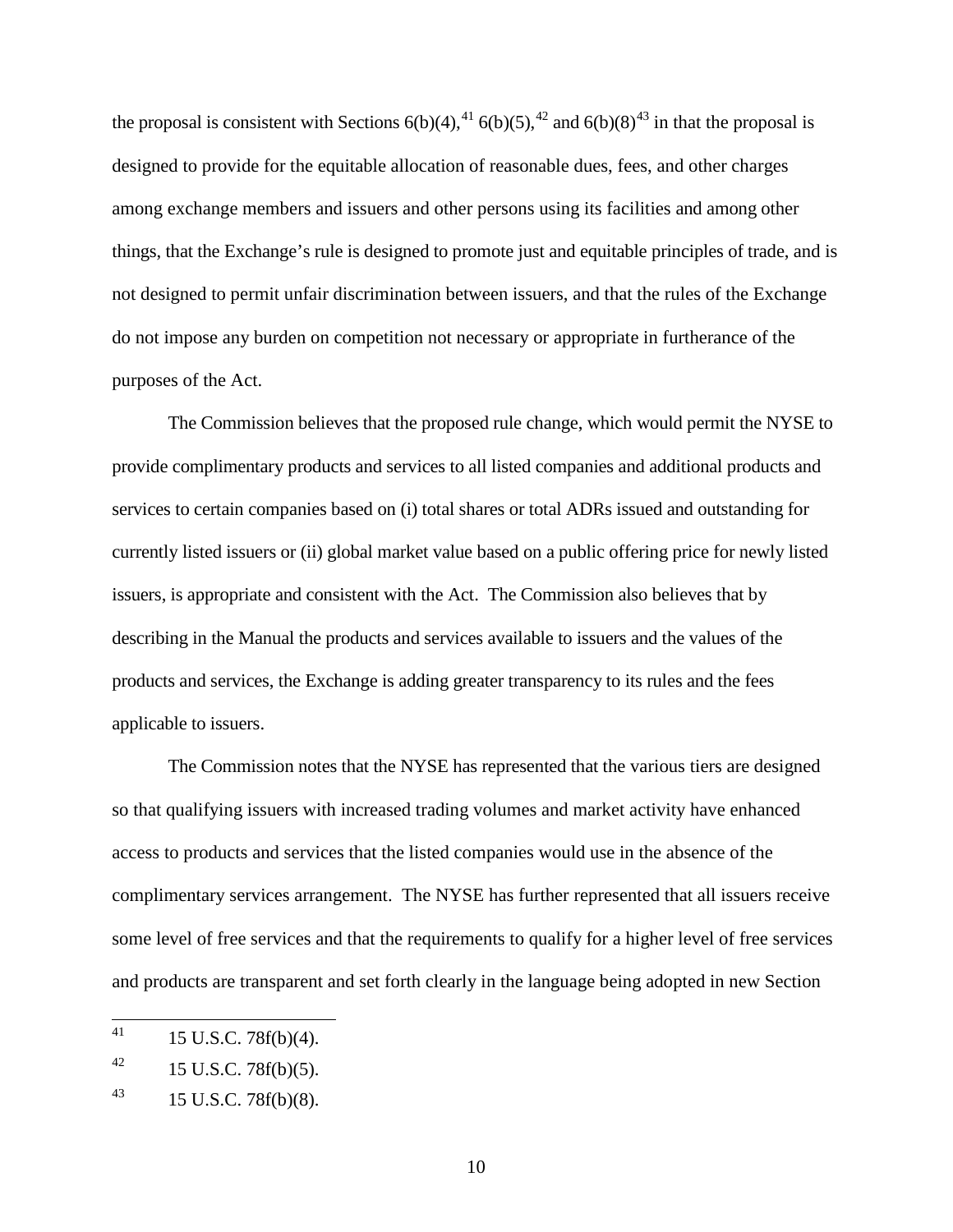907.00 of the Manual. This language also includes the commercial value of the free services in each tier. While not all issuers receive the same level of services, NYSE has stated that trading volume and market activity are related to the level of services that the listed companies would use in the absence of the complimentary services arrangements.<sup>[44](#page-10-0)</sup> Further, the criteria for satisfying the tiers are the same for all issuers. Accordingly, based on the factors noted above, the Commission believes that the proposed rule changes to the Manual are consistent with the requirements of the Act and, in particular, that the products and services and their commercial value are equitably allocated among issuers consistent with Section 6(b)(4) of the Act, and the rule does not unfairly discriminate between issuers consistent with Section 6(b)(5) of the Act.

The NYSE Response Letter clarified and responded to many of the questions and concerns raised by commenters. Specifically, NYSE represented that issuers are not forced or required to utilize the complimentary products and services as a condition of listing. Furthermore, the third-party products and services are provided through non-exclusive arrangements with vendors and the Exchange does not expressly endorse any particular vendor or any product or services provided by any particular vendor. In fact, one vendor noted that it has replaced the NYSE's complimentary web-hosting vendor with its web system for a number of NYSE listed issuers.<sup>45</sup> Another commenter stated that issuers use other service providers despite incurring additional costs.<sup>[46](#page-10-2)</sup>

The Commission recognizes, however, that the proposed rule change may affect the purchase decisions of some listed issuers. The effect of offering the services of some vendors on a complimentary basis is to provide issuers with the services of those vendors at a price that is

11

<span id="page-10-0"></span><sup>44</sup> See Notice, supra note 3.

<span id="page-10-1"></span><sup>&</sup>lt;sup>45</sup> See Q4 Letter.

<span id="page-10-2"></span><sup>&</sup>lt;sup>46</sup> See Issuer Advisory Letter.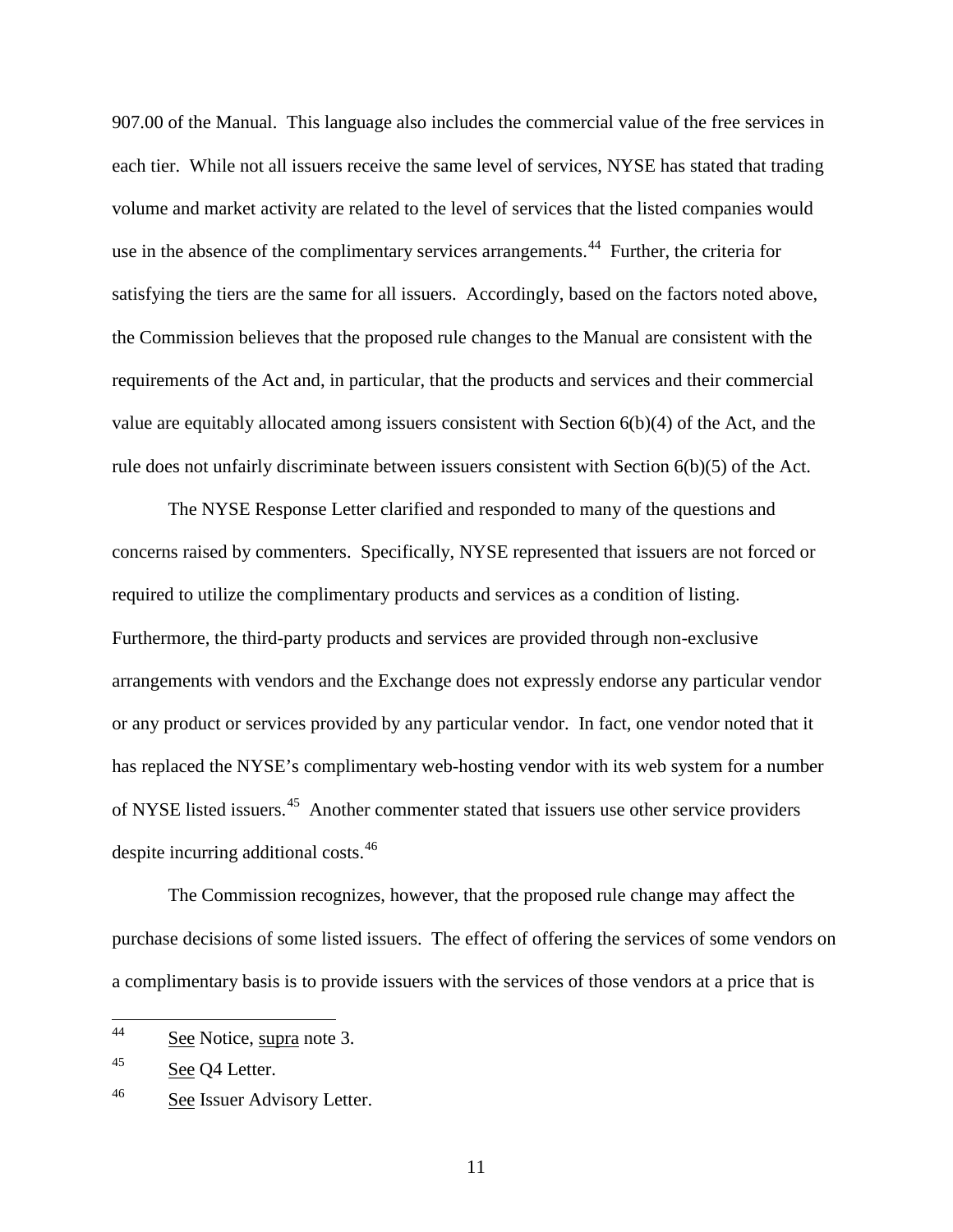lower in relative terms than what other vendors charge. A reduction in a vendor's relative price will generally cause some issuers to substitute their business toward that vendor. Accordingly, the Commission believes that the NYSE's offering of selected vendors' products and services on a complimentary basis will, by lowering their relative price, likely cause some listed issuers to substitute their business away from other vendors and toward the selected vendors. The Commission believes, however, that the impact of this substitution would be mitigated for the reasons discussed below.

The Commission believes that the NYSE is responding to competitive pressures in the market for listing in making this proposal. Specifically, the NYSE is offering complimentary products and services to attract new listings, retain currently-listed issuers, and respond to competitive pressures.[47](#page-11-0) The Commission understands that the NYSE faces competition in the market for listing services, and that it competes in part by improving the quality of the services that it offers listed companies. By offering products and services on a complimentary basis and ensuring that it is offering the services most valued by its listed issuers, the NYSE will improve the quality of the services that listed companies receive. Accordingly, the Commission believes that NYSE's proposal reflects the current competitive environment for exchange listings among national securities exchanges, and is appropriate and consistent with Section 6(b)(8) in furtherance of the purposes of the Act. $48$ 

The Commission also recognizes that to ensure quality to its listed issuers, the NYSE represented that it selects only vendors with the capacity to service all their eligible listed

<span id="page-11-0"></span><sup>47</sup> See supra note 7.

<span id="page-11-1"></span> $^{48}$  15 U.S.C. 78f(b)(8).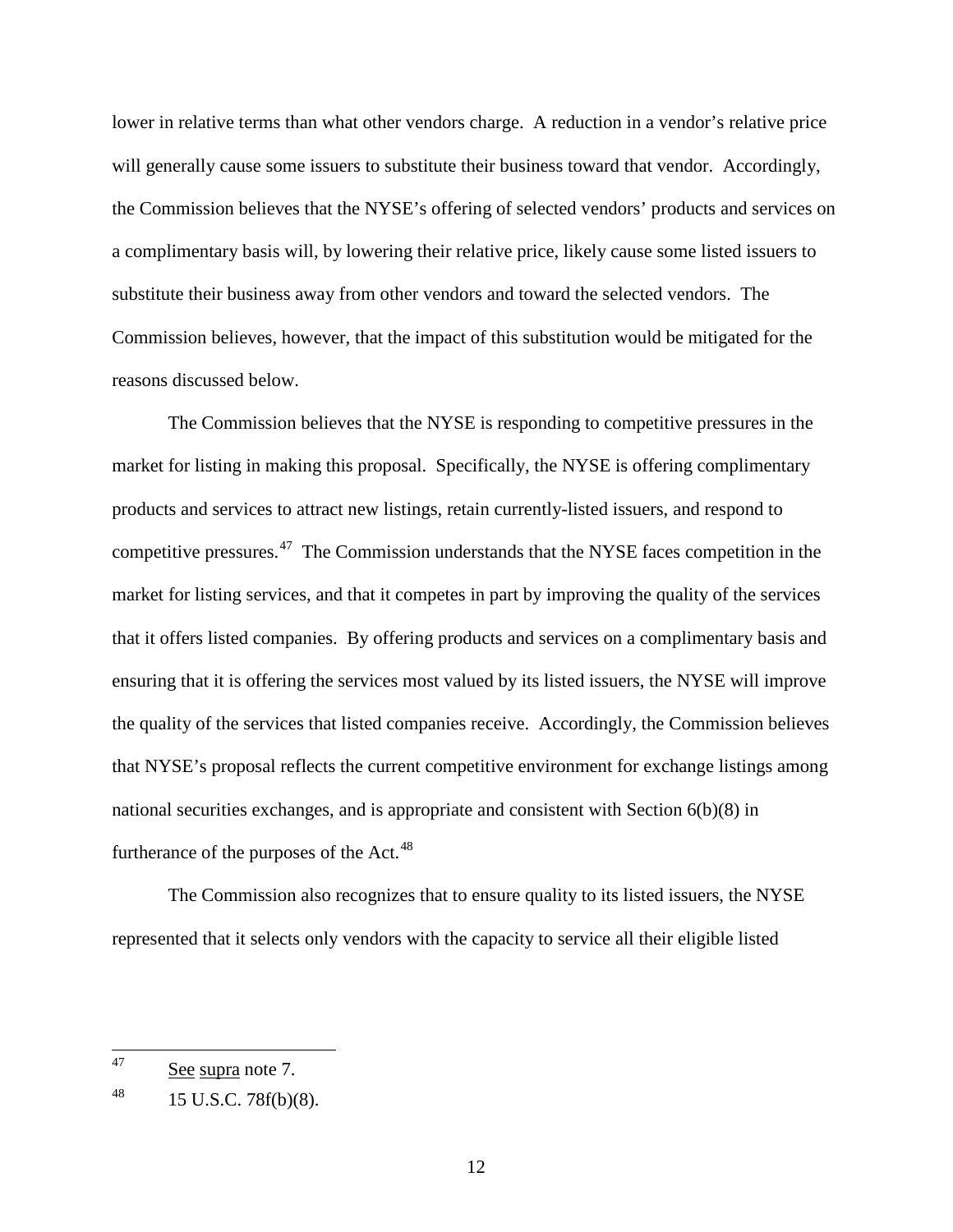companies without sacrificing quality.<sup>49</sup> Thus, some small service vendors may be placed at a disadvantage. Nonetheless, the Commission does not believe that the proposal harms the market for the complimentary products and services in a way that constitutes an inappropriate burden on competition or an inequitable allocation of fees, or fails to promote just and equitable principles of trade, in a manner inconsistent with the Act. As noted above, issuers are not forced or required to utilize the complimentary products and services and some issuers have selected competing products and services. The NYSE's consideration of quality and the needs of its listed issuers in selecting the vendors and its willingness to change vendors is consistent with competition for vendor services. The Commission also understands that the NYSE selected its current service providers substantially based on the service providers that many NYSE listed issuers were using at the time of the selection.<sup>[50](#page-12-1)</sup> The approval of the rule proposal, will, however, help ensure that individual issuers are not given specially negotiated packages for products and services to list or remain listed which would raise unfair discrimination issues under the Act.

While some commenters have argued that the Commission's approval of the NYSE's proposal will mean the Commission has implicitly approved the particular service providers NYSE currently uses, the Commission disagrees. The Commission, in approving the

<span id="page-12-1"></span>50 Id.

<span id="page-12-0"></span><sup>49</sup> See email from Theodore Lazo, General Counsel, NYSE Regulation to Sharon Lawson, Senior Special Counsel, Division of Trading and Markets on August 5, 2011. See also, telephone conversation between Joseph Mecane, Executive Vice President, NYSE, Theresa Molloy, Vice President, NYSE, Holly Kulka, Senior Vice President, NYSE, Theodore Lazo, General Counsel, NYSE Regulation and Sharon Lawson, Senior Special Counsel and Arisa Tinaves, Special Counsel, Division of Trading and Markets, Commission and Amy K. Edwards, Assistant Director and Cindy Alexander, Assistant Chief Economist, Division of Risk, Strategy, and Financial Information, Commission.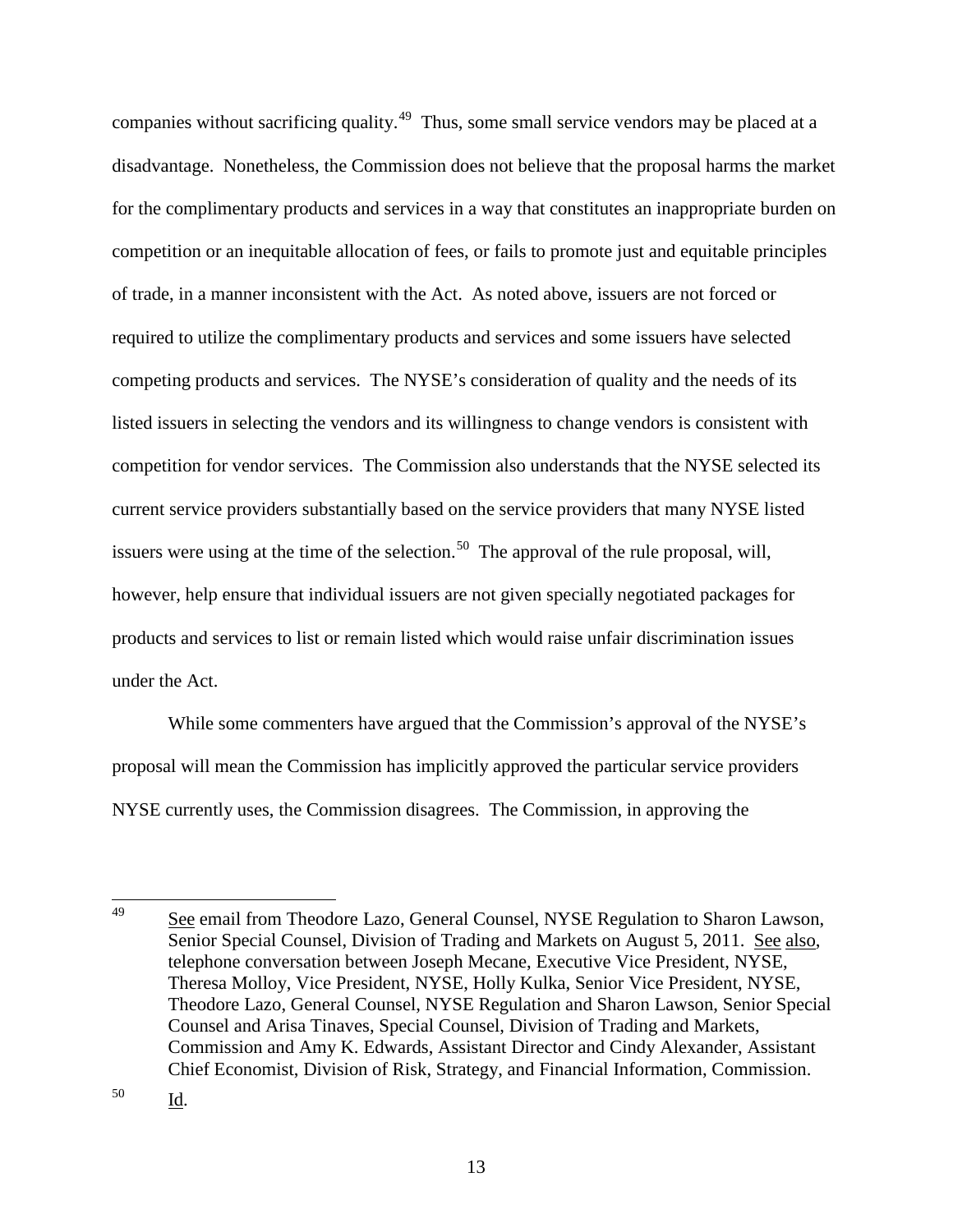Exchange's proposal, is not endorsing, specifically or implicitly, any party with which the NYSE has chosen to do business.

The Commission has carefully considered the comment letters. Although some of the alternative proposals by the commenters might also satisfy the standards under Sections 6(b) and 19(b) of the Act<sup>51</sup> depending on the facts and circumstances, those proposals are not before us, and the Commission believes that the NYSE's proposal is consistent with these standards and, therefore, should be approved. Other commenters raised certain issues beyond the scope of the Commission's review of this rule proposal, such as the fee arrangements between the NYSE and the providers of the services described in this order. The Commission has carefully considered these comments but believes that the proposal before the Commission satisfies the requirements for approval under Sections  $6(b)$  and  $19(b)$  of the Act<sup>[52](#page-13-1)</sup> for the reasons discussed above.

<span id="page-13-0"></span> $51$ 51 15 U.S.C. 78f(b) and 15 U.S.C. 78s(b).

<span id="page-13-1"></span> $\frac{52}{\underline{Id}}$ .